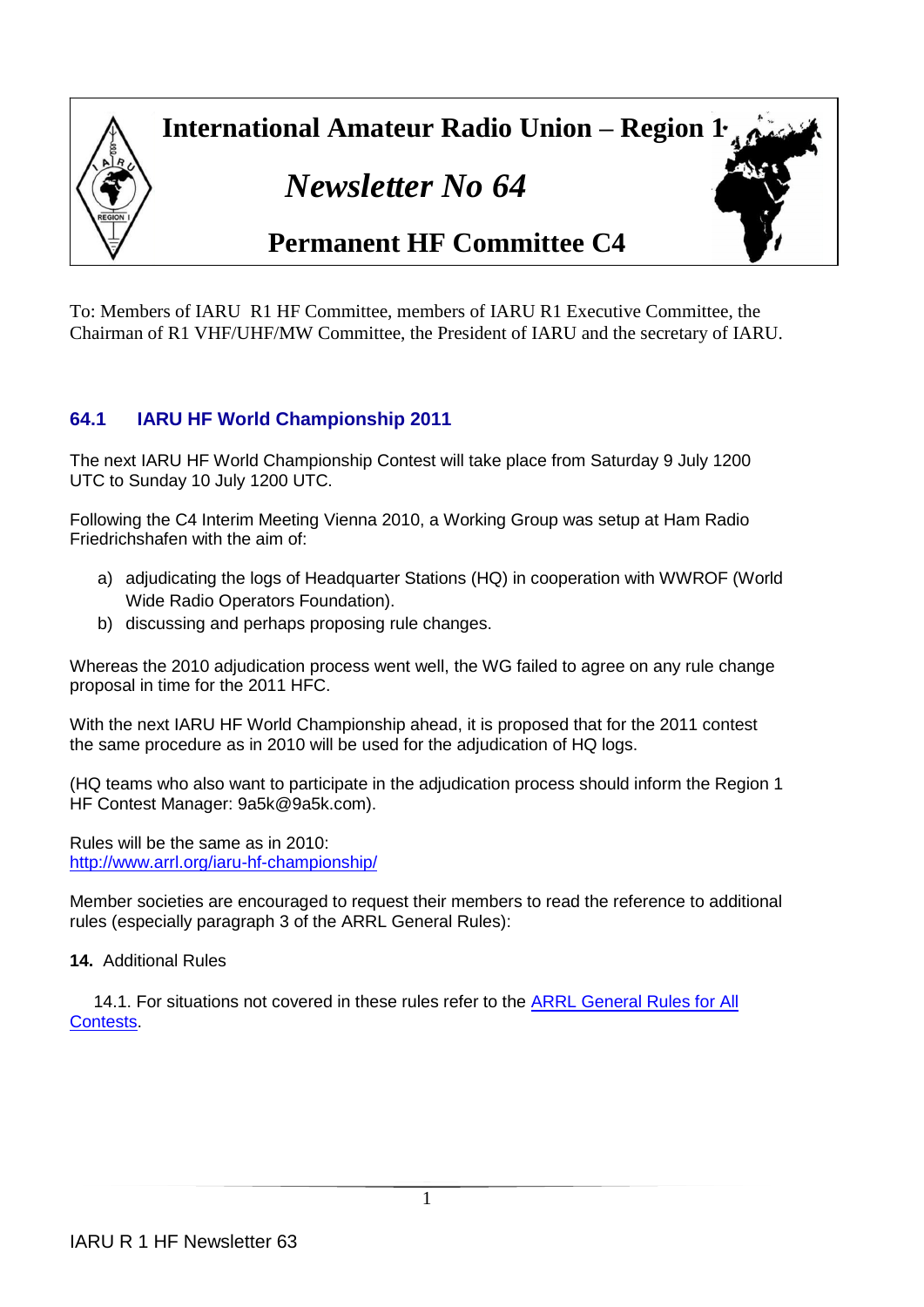## **64.2 Ham Radio Friedrichshafen 2011**

The 36<sup>th</sup> International Amateur Radio Exhibition and 62<sup>nd</sup> DARC Lake Constance Meeting will take place from Friday 24 June to Sunday 26 June 2011. If you plan to visit HAM RADIO, here you will find info from the official website:

**<http://www.hamradio-friedrichshafen.de/ham-en/index.php>**

Visitor information can be downloaded here:

**[http://www.hamradio-friedrichshafen.de/ham-wAssets/pdf/de/HAM-2011-](http://www.hamradio-friedrichshafen.de/ham-wAssets/pdf/de/HAM-2011-Besucher-Visitor-Info.pdf) [Besucher-Visitor-Info.pdf](http://www.hamradio-friedrichshafen.de/ham-wAssets/pdf/de/HAM-2011-Besucher-Visitor-Info.pdf)**

A list of lectures can be downloaded from: **[http://www.hamradio-friedrichshafen.de/ham-wAssets/pdf/de/HAM-2011-](http://www.hamradio-friedrichshafen.de/ham-wAssets/pdf/de/HAM-2011-Fachvortraege-Lectures.pdf) [Fachvortraege-Lectures.pdf](http://www.hamradio-friedrichshafen.de/ham-wAssets/pdf/de/HAM-2011-Fachvortraege-Lectures.pdf)**

Most of the lectures are in German language, but some in English, e.g.:

Saturday, 25th June, 12.00 h, Alberto U. Silva, LU1DZ, The CW in Argentina, Conference Centre EAST, Room Berlin.

Saturday, 25th June, 16.30 h, Giancarlo Moda, I7SWX, Low Budget QRP-TRX Hurricane, Conference Centre WEST, Room Österreich.

Saturday, 25th June 15.00 h, GDXF and DARC, DX-Forum, Halle A2, Room 2 (English and German).

## **64.3 Informal IARU Meeting**

The Informal International Meeting for representatives of IARU member societies will be held on Friday, June 24th at 16.00h in Room Liechtenstein.

## **64.4 IARU Region1 General Conference**

The 22<sup>nd</sup> IARU Region 1 General Conference is scheduled for 12 to 19 August 2011 at Sun City, South Africa. A reminder: Member Societies may appoint another Member Society to vote by proxy on their behalf at General Conferences.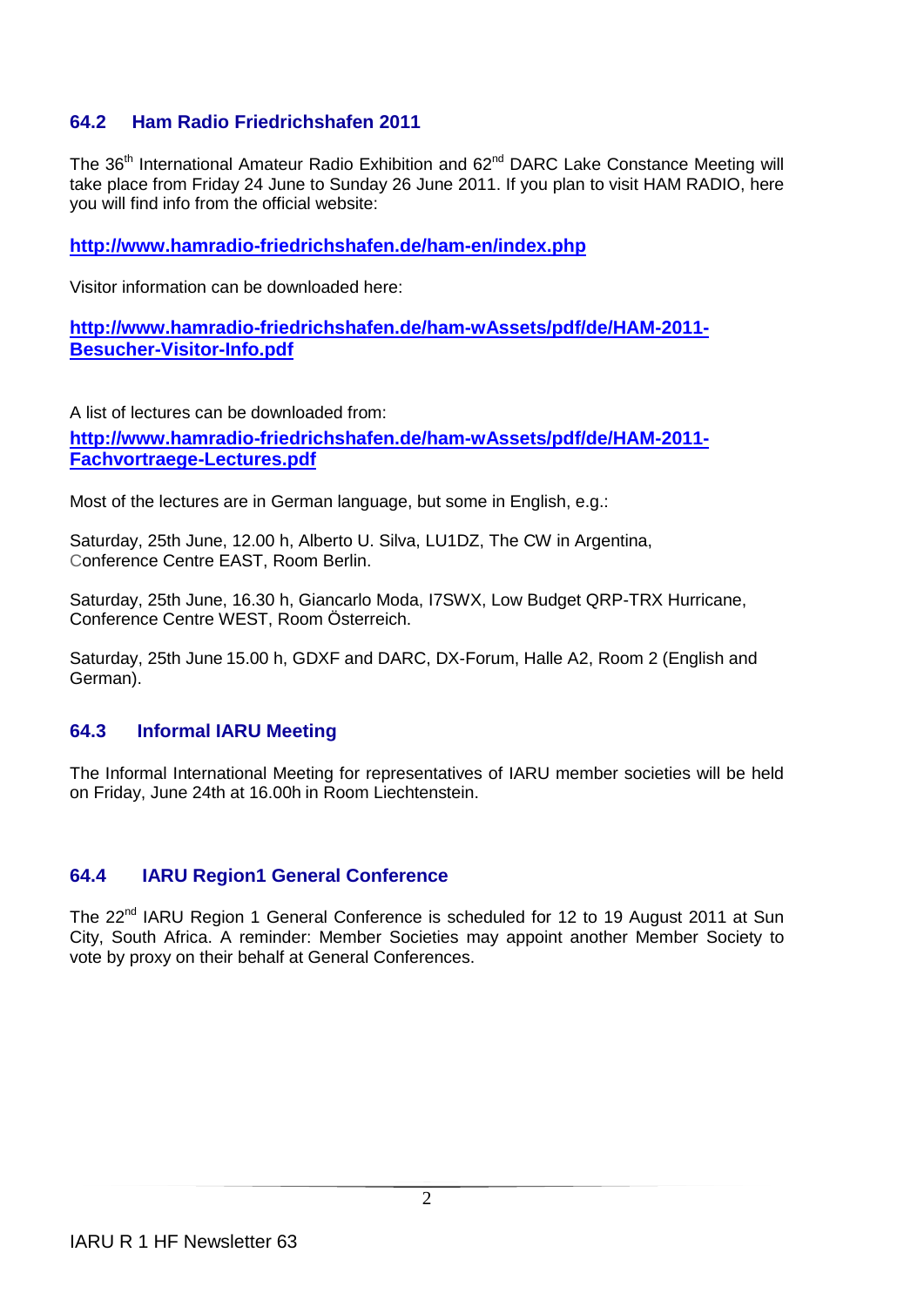## **64.5 HF Committee C4 Conference Papers**

Download from **[www.iaru-r1.org](http://www.iaru-r1.org/)**

at the conference HF Committee C4 has to deal with 21 papers on different issues, like

contest matters, 10-m-FM-repeaters, QSO definition, gateways and remote operation, noise level measuring network, 10m and 40m band plan, novice licence, 160m band expansion and operating practice.

## **64.6 Discussion of conference papers at Yahoo group IARUR1HF**

Member societies, especially those not represented at the Sun City conference, are encouraged to discuss and comment all C4 conference papers via IARUR1HF E-Mail reflector before the conference. This would allow conference delegates to have the point of view of these societies in mind during discussions at the conference.

#### http://groups.yahoo.com/group/IARUR1HF

This E-Mail reflector has been used in the past to discuss various items related to HF, for announcements etc. by electronic means. Many papers are stored in a files area.

Any Society, Liaison Officer or HF Manager, not subscribed to this reflector and wishing to do so, is encouraged to send a note to the C4 Chairman.

## **64.7 CEPT TR/61-01 and ECC/REC/(05)06**

Recommendation TR/61-01 makes it possible for radio amateurs from CEPT countries to operate during short visits in other CEPT countries without obtaining an individual temporary licence from the visited CEPT country. 48 countries are members of CEPT, now 38 of them have implemented TR/61-01.

The administration of the Russian Federation has recently implemented TR/61-01 and ECC/REC/(05)06, effective  $18<sup>th</sup>$  May 2011.

These countries have not yet implemented TR/61-01: Albania, Andorra, Azerbaijan, Belarus, Georgia, Malta, Moldova, San Marino, Serbia, and Vatican.